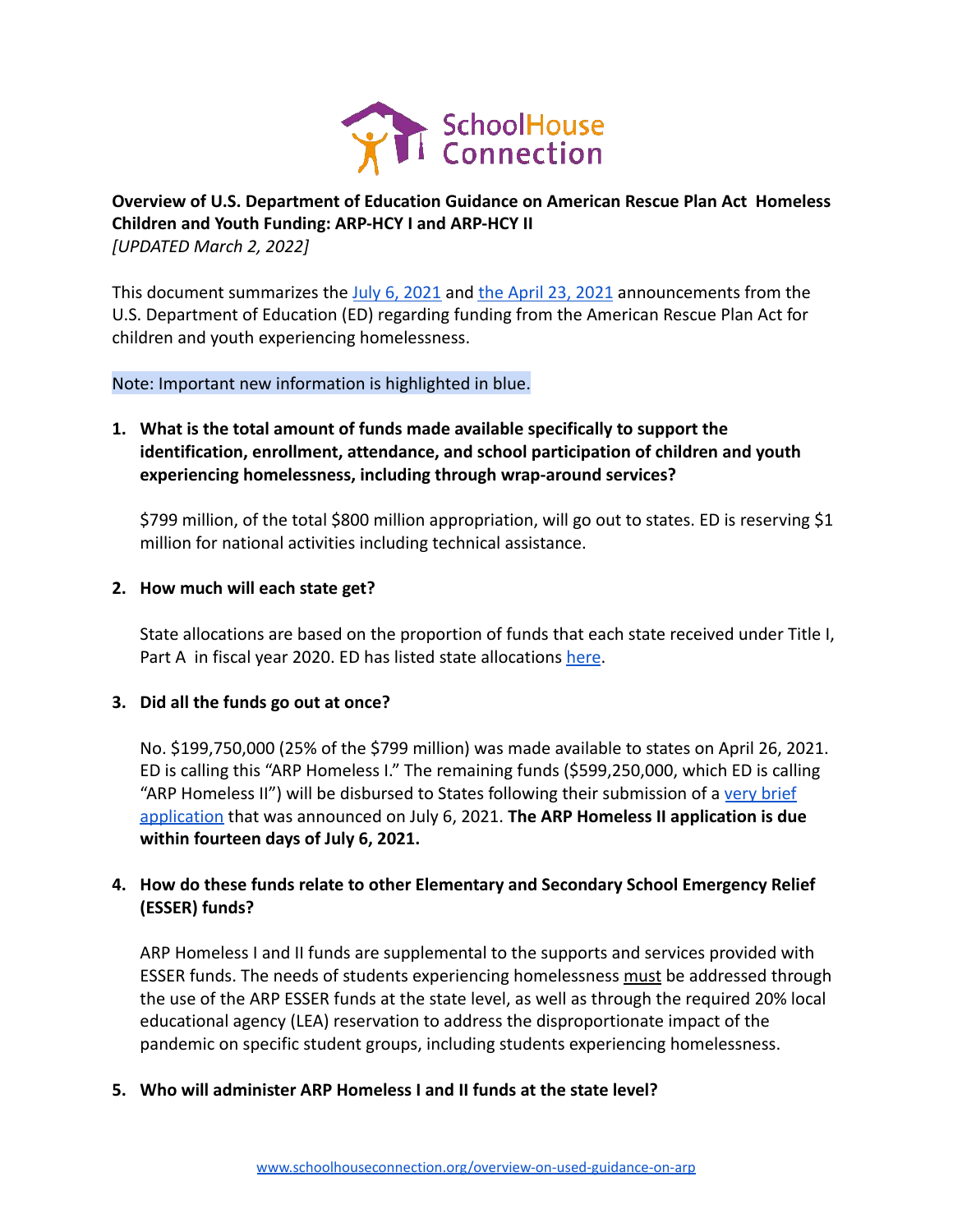ED is specifically requiring that the Office of the State Coordinator for the Education of Homeless Children and Youth administer ARP-HCY funds.

# **6. Will states have to submit an application or plan to ED regarding ARP Homeless funds?**

Yes, both an application and a plan. First, each state educational agency (SEA) must submit to ED a very brief [Application for Funding under the American Rescue Plan Act Education for](https://oese.ed.gov/files/2021/07/ARP-HCY-Application_FINAL_07-06-2021.docx) [Homeless Children and Youth \(ARP-HCY\)](https://oese.ed.gov/files/2021/07/ARP-HCY-Application_FINAL_07-06-2021.docx) prior to receiving ARP Homeless II funds. The application consists of only a cover sheet and a series of assurances. **It is due within fourteen days of its July 6 publication date (which we calculate to be July 20, 2021).** In addition, one of the assurances in the application is that the SEA also will submit an ARP-HCY plan within sixty days of publication of the application (which we calculate to be September 7, 2021). The plan must contain the following information:

For ARP Homeless I:

- How the SEA has used or will use funds reserved at the state level to provide training, technical assistance, capacity-building, and engagement at the state and LEA levels, including support to LEAs to increase access to summer programming in 2021. This must include how the SEA supported LEAs to plan for and provide wraparound services for immediate needs in the spring of 2021, and how it will support LEAs during the upcoming 2021-22 school year. It also should include the extent to which the SEA has built or plans to build capacity in LEAs that have not received an EHCY subgrant in the past, to ensure those LEAs are well-prepared to use the ARP-Homeless II funds they receive.
- How the SEA is using funds reserved at the state level to provide support to LEAs to increase access to summer programming and to plan for and provide wraparound services during the summer of 2021, in collaboration with state and local agencies and community-based organizations.
- How the SEA has or will distribute at least 75 percent of funds to LEAs according to EHCY requirements. This must include whether the SEA is supplementing existing EHCY grants to allow for faster fund distribution and whether the SEA analyzed where there are significant concentrations of students and families experiencing homelessness and has or will ensure that ARP Homeless I can reach them urgently.

For ARP Homeless II:

- How the SEA will use funds reserved at the state level to provide training, technical assistance, capacity-building, and engagement at the state and LEA levels, including support to LEAs to plan for and provide wraparound services, in collaboration with state and local agencies, for the 2021-22 school year.
- How the SEA will distribute at least 75 percent of funds to LEAs according to the [final](https://oese.ed.gov/files/2021/07/EO-12866-OESE-FY-21-NFR-ARP-HCY-with-disclaimer.docx) [requirements.](https://oese.ed.gov/files/2021/07/EO-12866-OESE-FY-21-NFR-ARP-HCY-with-disclaimer.docx) This must include a description of how the SEA will distribute the funds according to the required formula and whether the SEA has or will encourage the creation of consortia for LEAs that do not meet the minimum funding threshold under the formula.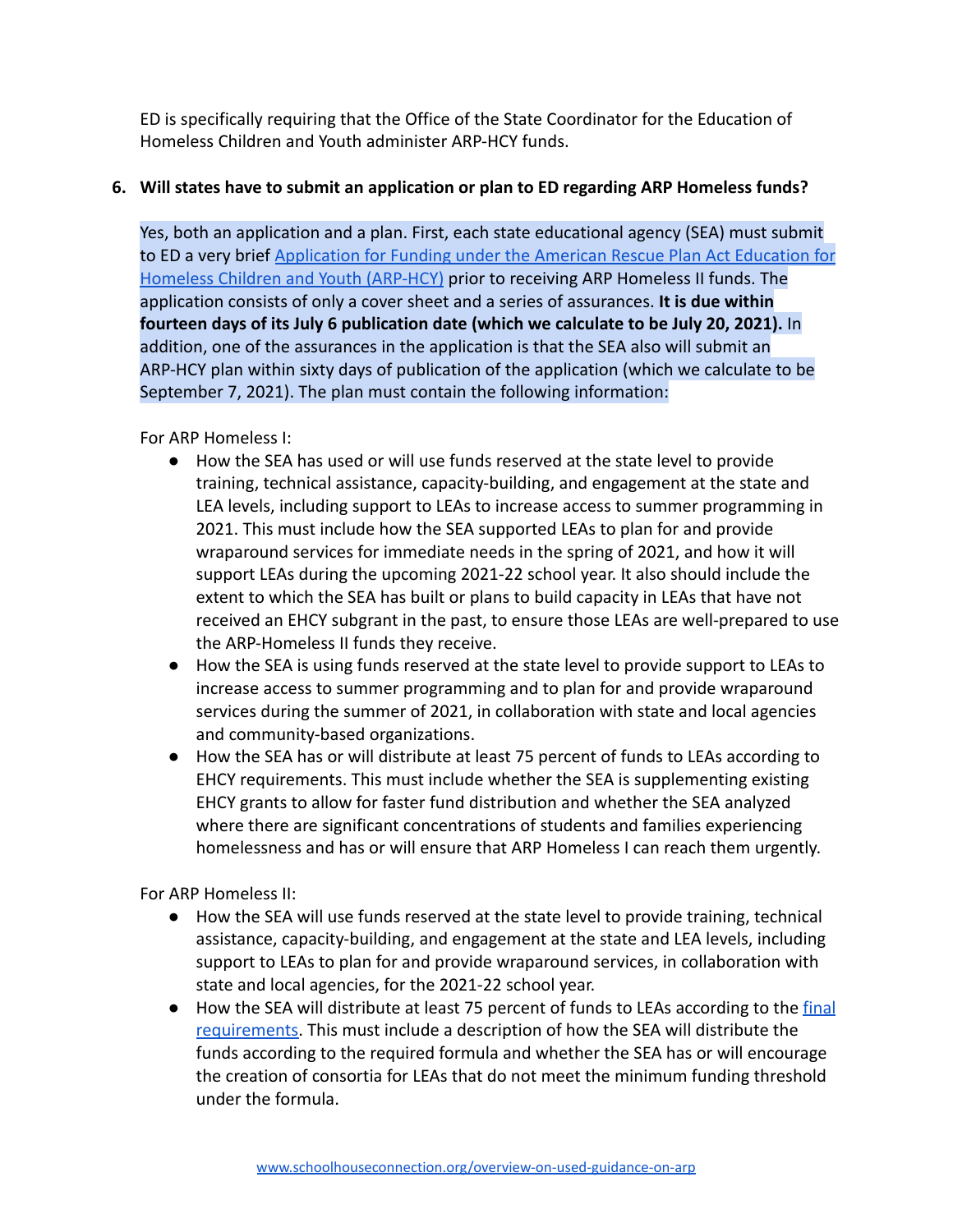For both ARP Homeless I and ARP Homeless II:

- How the SEA will ensure that ARP-HCY funds supplement the supports and services provided with ARP ESSER funds and do not replace ESSER funds to support students experiencing homelessness.
- The extent to which the SEA will use its state-level funds to award subgrants or contracts to community-based organizations that are well-positioned to identify children and youth experiencing homelessness in historically underserved populations such as rural children and youth, Tribal children and youth, students of color, children and youth with disabilities, English learners, LGBTQ+ youth, and pregnant, parenting, or caregiving students, and connect them to educationally-related support and wraparound services.
- How the SEA will encourage LEAs to award contracts to community-based organizations to help identify and support historically underserved populations experiencing homelessness.

#### **7. Will there be requirements to report on these funds?**

SEAs and LEAs will have to comply with reporting requirements established by ED, including those outlined in the EHCY program, as well as the numbers of students experiencing homelessness identified and supported through ARP-HCY funds and specific details about supports and services received by students.

#### **8. Generally speaking, how can ARP Homeless I and II funds be used?**

ARP-HCY funds are to be used to identify children and youth experiencing homelessness, provide them with assistance to attend school and participate fully in school activities, and provide them with wraparound services. ED has [stated](https://oese.ed.gov/files/2021/07/ARP-HCY-Application_FINAL_07-06-2021.docx) that both ARP Homeless I and II funds can be used for "any expenses necessary to facilitate the identification, enrollment, retention, or educational success of homeless children and youth in order to enable homeless children and youth to attend school and participate fully in school activities."

Funds must be used to supplement McKinney-Vento Education for Homeless Children and Youth (EHCY) funds and to address urgent student needs, including academic, social, emotional, and mental health needs. Funds also can be used to allow states and LEAs to increase capacity by hiring staff, dedicating resources, and planning partnerships with community-based organizations, among other strategies. Funds must be "administered in a manner consistent with all of the requirements of the Education for Homeless Children and Youths program." Specific, allowable state and local uses are detailed in questions 10 and 13, below.

In explaining the expedited timeline and truncated process for issuing its [ARP Homeless II](https://oese.ed.gov/files/2021/07/EO-12866-OESE-FY-21-NFR-ARP-HCY-with-disclaimer.docx) [rules,](https://oese.ed.gov/files/2021/07/EO-12866-OESE-FY-21-NFR-ARP-HCY-with-disclaimer.docx) ED noted that ARP-HCY funds are intended to support the specific and urgent needs of students experiencing homelessness, "including reduced identification of such students, decreased enrollment in school, interrupted classroom instruction, and challenges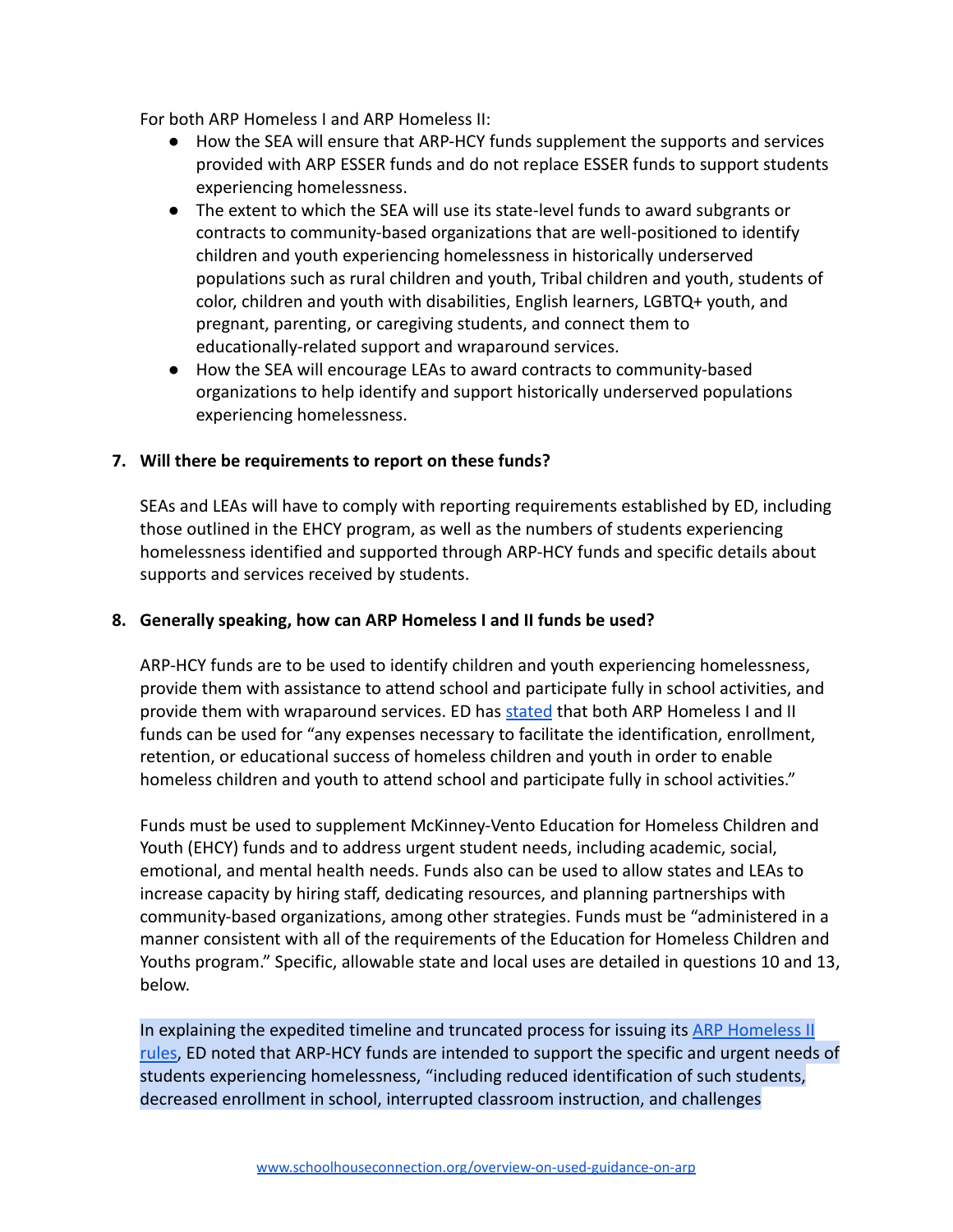navigating services for shelter/housing, clothing and school supplies, food, and child care." ED also stated that ARP-HCY funds "will support the work of the designated Homeless Liaison in each LEA, as required by the McKinney-Vento Act, and build capacity in LEAs, which will help to identify greater numbers of students experiencing homelessness and better coordinate services for those students in LEAs receiving funding through this formula."

# **9. How much funding can states reserve for state-level activities?**

States can reserve up to 25 percent of *both* the ARP Homeless I and ARP Homeless II funds they receive. ED has listed the maximum reservation amounts for each state under ARP Homeless I [here](https://oese.ed.gov/files/2021/07/Attachment-3-ARP-Homeless-II-SEA-Reservations.docx), and under ARP Homeless II here.

# **10. Specifically, how can states use the ARP Homeless I and II funds they reserve for state-level activities?**

In the [Application for Funding under the American Rescue Plan Act Education for Homeless](https://oese.ed.gov/files/2021/07/ARP-HCY-Application_FINAL_07-06-2021.docx) [Children and Youth \(ARP-HCY\)](https://oese.ed.gov/files/2021/07/ARP-HCY-Application_FINAL_07-06-2021.docx), ED noted that states should look at ways to use ARP Homeless funds systemically: "New ARP Act funding to support students experiencing homelessness has tremendous potential to expand the systems in your State to identify and support the needs of homeless children and youth."

- Funds can be used for any state-level activities and purposes permitted by the EHCY program, most of which can be found in sections  $722(f)$  and (g) of [the](https://schoolhouseconnection.org/wp-content/uploads/2016/12/TextofMV.pdf) [McKinney-Vento Act](https://schoolhouseconnection.org/wp-content/uploads/2016/12/TextofMV.pdf) (42 USC §11432(f)-(g)).
- ED has urged states "to reserve sufficient funding to support training, technical assistance, capacity-building, and engagement at the State and LEA levels. These funds should specifically be used to help LEAs identify and support students experiencing homelessness."
- ED also encourages states to award subgrants or contracts to community-based organizations that are well-positioned to identify historically underserved populations such as rural children and youth, Tribal children and youth, students of color, children and youth with disabilities, English learners, LGBTQ+ youth, and pregnant, parenting, or caregiving students, and to connect them to educationally related support and wraparound services.
- States should use funds to provide technical assistance and training to LEAs that do not have an EHCY subgrant, to ensure that these LEAs are well-prepared to utilize ARP Homeless II funds.
- ED encourages states to analyze where there are significant concentrations of students and families experiencing homelessness (including in LEAs that are not existing EHCY subgrantees), and how they will ensure that supports from ARP Homeless I can reach them. Although the letter does not specify methods to provide those supports, states may wish to direct some reserved funds to LEAs with high populations of students known to be overrepresented among children and youth experiencing homelessness, including young children ages birth to five,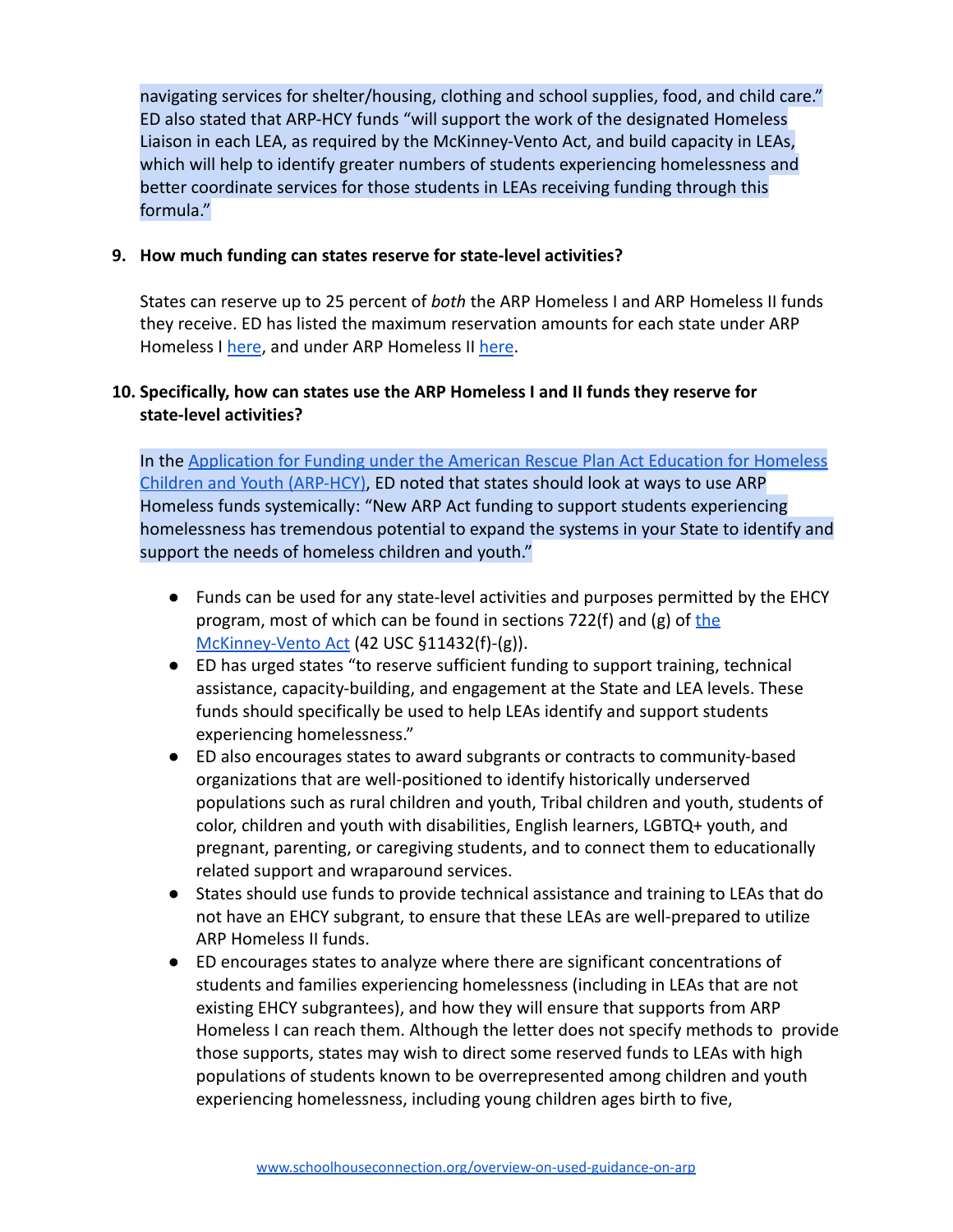African-American, Latina/o, and Native American students, English learners, LGBTQ+ youth, and pregnant, parenting, or caregiving students; to non-grantee LEAs with high levels of poverty or homelessness; or to regional grantees (such as educational service centers/districts, county offices of education, and intermediate units) or consortia grantees.

● ED urges states to help LEAs plan for and provide wraparound services to children and youth experiencing homelessness, in collaboration with state and local agencies and other community-based organizations.

## **11. How must the state disburse ARP Homeless I and II funds to LEAs?**

The rules for disbursing ARP Homeless I funds and ARP Homeless II funds are very different.

For ARP Homeless I, states must distribute to LEAs at least 75 percent of the funds the state receives, following EHCY requirements. This means that the funds must be distributed through a subgrant process that meets the minimum requirements of section 723 of the McKinney-Vento Act (42 U.S.C. §11433). SchoolHouse Connection has a sample, short subgrant application and scoring rubric available for State Coordinators [upon request.](mailto:patricia@schoolhouseconnection.org) ED "strongly encourages" states to use the LEA portion of ARP Homeless I funding to supplement existing EHCY subgrants. The April 23 letter does not require awards to existing grantees to be proportionate to grantees' current awards. The letter also does not prohibit a state from holding an expedited competition that meets the minimum EHCY subgrant requirements for LEAs that are not current grantees, or doing some combination of a competition and supplementing existing grants.

For ARP Homeless II, ED has issued a [Notice of Final Requirements for the American Rescue](https://oese.ed.gov/files/2021/07/EO-12866-OESE-FY-21-NFR-ARP-HCY-with-disclaimer.docx) [Plan Homeless Children and Youth Program,](https://oese.ed.gov/files/2021/07/EO-12866-OESE-FY-21-NFR-ARP-HCY-with-disclaimer.docx) which requires states to distribute at least 75 percent of ARP Homeless II funds to LEAs via a formula. The formula must consist of fifty percent in proportion to the amount the LEA received under Title I, Part A for the most recent fiscal year, and fifty percent in proportion to the number of homeless children and youth identified by the LEA relative to all LEAs in the state, using data from either the 2018-19 or 2019-20 school year, whichever is greater in each LEA. A state may not disburse funds to any LEA if the amount of the subgrant would be less than \$5,000 under the formula. However, states may combine such LEAs into one or more consortia, such that each consortium would receive at least \$5,000 under the formula. These rules are established in section (c) of the [Notice of Final Requirements](https://oese.ed.gov/files/2021/07/EO-12866-OESE-FY-21-NFR-ARP-HCY-with-disclaimer.docx) (pages 7-8).

## **12. How quickly must states get funds to LEAs?**

ED has urged states to begin disbursing funds "quickly to meet the immediate needs of students experiencing homelessness." ED did not provide any particular deadlines in their publications of April 23 or July 6.

## **13. How can LEAs use ARP Homeless I and II funds?**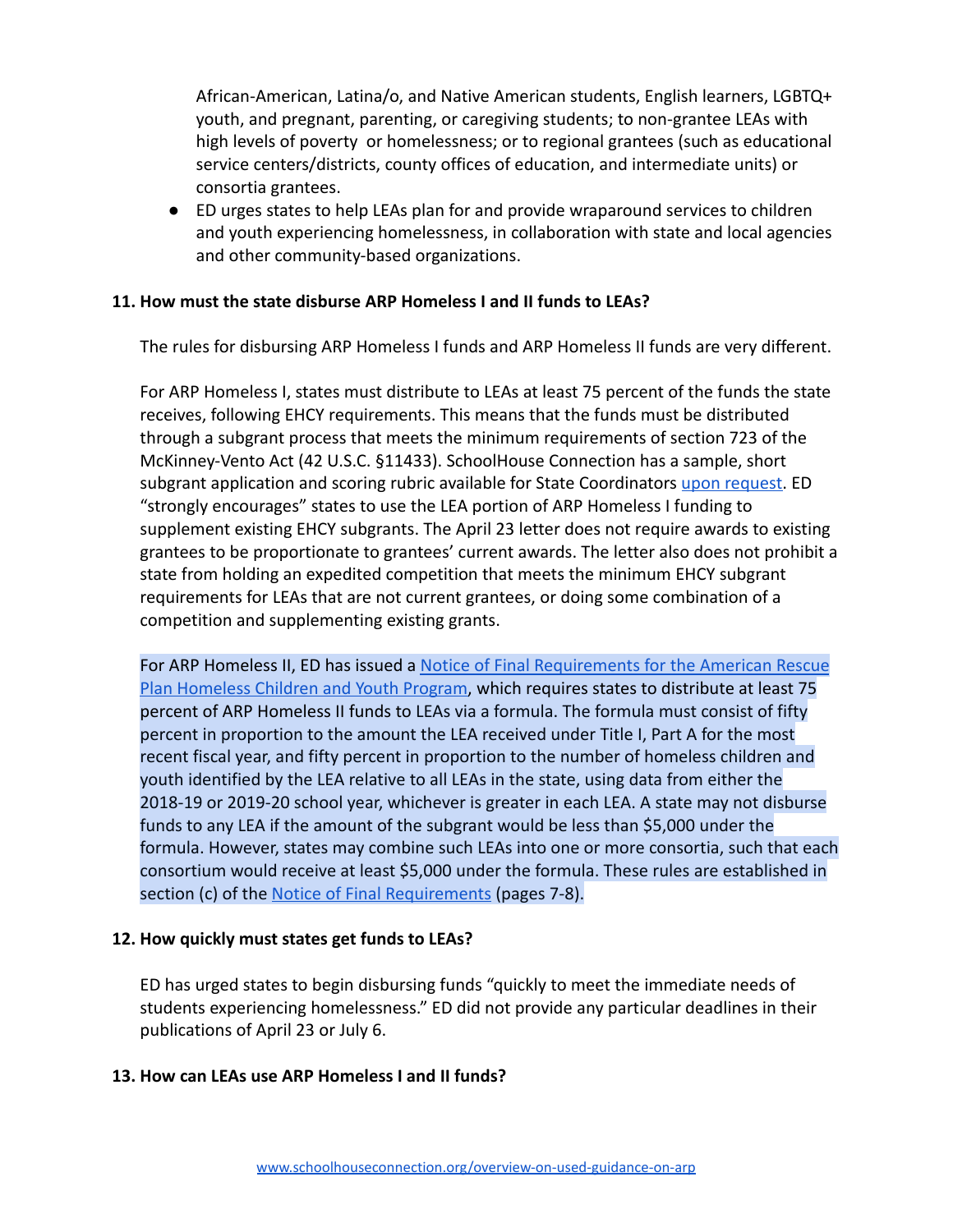- ED urged states to use ARP Homeless I funds, in particular, to "encourage LEAs to use these funds to… connect students experiencing homelessness and their families to summer learning and enrichment programs this summer (summer 2021), and to engage students and their families in preparation for this fall."
- ED also encouraged LEAs to award contracts to community-based organizations that are well-positioned to identify historically underserved populations such as rural children and youth, Tribal children and youth, students of color, children and youth with disabilities, English learners, and LGBTQ+ youth, and connect them to educationally related support and wraparound services.
- LEAs may use funds for [any of the sixteen uses permitted by the McKinney-Vento Act](https://schoolhouseconnection.org/wp-content/uploads/2021/04/Activities-Authorized-Under-Section-723d-of-the-McKinney-Vento-Act.pdf) [\(see 42 U.S.C. 11433\(d\)\)](https://schoolhouseconnection.org/wp-content/uploads/2021/04/Activities-Authorized-Under-Section-723d-of-the-McKinney-Vento-Act.pdf). In addition, funds may be used for "any expenses necessary to facilitate the identification, enrollment, retention, or educational success of homeless children and youth in order to enable homeless children and youth to attend school and participate fully in school activities, such as:
	- providing wraparound services (which could be provided in collaboration with and/or through contracts with community-based organizations, and could include academic supports, trauma-informed care, social-emotional support, and mental health services);
	- purchasing needed supplies (e.g., personal protective equipment, eyeglasses, school supplies, personal care items);
	- providing transportation to enable children and youth to attend school and participate fully in school activities;
	- purchasing cell phones or other technological devices for unaccompanied, homeless children and youth to enable such children and youth to attend school and fully participate in school activities;
	- providing access to reliable, high-speed internet for students through the purchase of internet-connected devices/equipment, mobile hotspots, wireless service plans, or installation of Community Wi-Fi Hotspots (e.g., at homeless shelters), especially in underserved communities;
	- $\bullet$  paying for short-term, temporary housing (e.g., a few days in a motel) when such emergency housing is the only reasonable option for COVID-safe temporary housing and when necessary to enable the homeless children and youth to attend school and participate fully in school activities (including summer school); and
	- providing store cards/prepaid debit cards to purchase materials necessary for students to participate fully in school activities."

Overall, costs must be "reasonable and necessary" and "align with the purpose of, and other requirements in, the McKinney-Vento Act." ED also emphasized that LEAs should analyze the needs of students experiencing homelessness and use funds for "other extraordinary or emergency assistance needed to enable homeless children and youths to attend school and participate fully in school activities."

# **15. How long do states and LEAs have to spend these funds?**